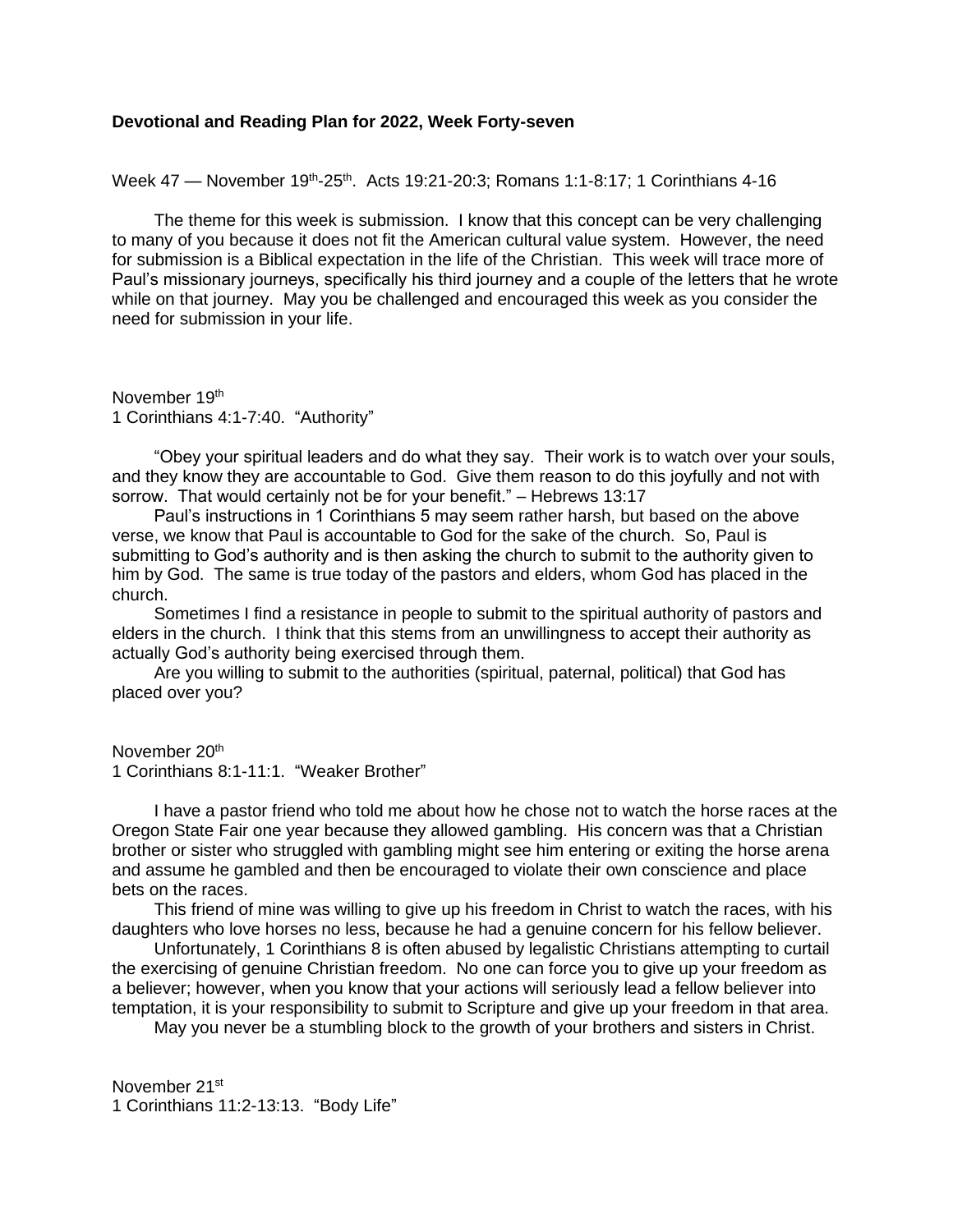"…you will submit to one another out of reverence for Christ." – Ephesians 5:21

The Church, like our bodies, is a complicated living organism made up of different parts. When all the parts are working together in harmony, it's a beautiful thing to watch. A church that works well together is like watching Tiger Woods hit a golf ball. Every part of his body works together for the singular purpose of hitting the ball towards the hole. A dysfunctional church is like when I hit a golf ball, hoping that some of the parts will work together towards the objective. It's not a pretty sight.

For the Church to work as intended, the various people involved must submit to one another. It takes a working-together of those involved for it to function. Agendas and petty differences must be laid aside to focus on the primary objective.

Paul's point in 1 Corinthians 12:12-27 is that every member of the body is equally valuable, important and needed to make the body function. Are you willing to see yourself, including your preferences and unique personality, as one among equals?

November 22nd

1 Corinthians 14-15. "Orderly Worship"

If we all were to share every thought that occurred to us during our worship services, it would be rather chaotic. This problem was precisely what Paul was instructing the church toward in 1 Cor. 14:26-40. He wasn't passing judgments on particular gifts or groups of people. His goal was "that everything is done properly and in order" (14:40).

To ensure that worship was orderly, Paul called for submission regarding certain issues in the Church. The submission he called for took on different forms. You were to be silent if there were enough people to share already, you had to wait your turn, and you were to be silent if there was no one to interpret when needed (14:27). Distracting questions were to be asked at a later time (14:35). Messages were subject to evaluation (14:29). No one message was more important than any other (14:30).

The opposite of submission – arrogance – makes it impossible to follow Paul's instructions. Without submission, church services would be chaos. Are you willing to submit to Paul's instructions to avoid confusion in the worship of our Lord and Savior?

November 23rd Acts 19:21-20:3; Romans 1:1-32; 1 Corinthians 16:1-24. "God's Plan"

"The epistle to the Romans is widely regarded as the most significant of Paul's letters…Romans stands alone in the massiveness of its thought and the power it has released in history through its testimony to the gospel…" – D.G. Miller (ISBE)

God's plans are truly amazing. Because of the money Paul had collected for the believers in Jerusalem, Paul's desire to go to Rome would have to wait until he returned to Jerusalem. When he realized this, he decided to write to the church in Rome while in Corinth. If it had not been for these circumstances, Paul may have never penned the epistle to the Romans. It is hard to imagine the New Testament without this wonderful book.

Paul is a wonderful example of submitting to God's plan and timing in his life. It is not that Paul sat around and waited for God to reveal every detail of his plan. No, Paul was a man of action, but he was always willing to lay aside his own plans and desires to accomplish God's plan.